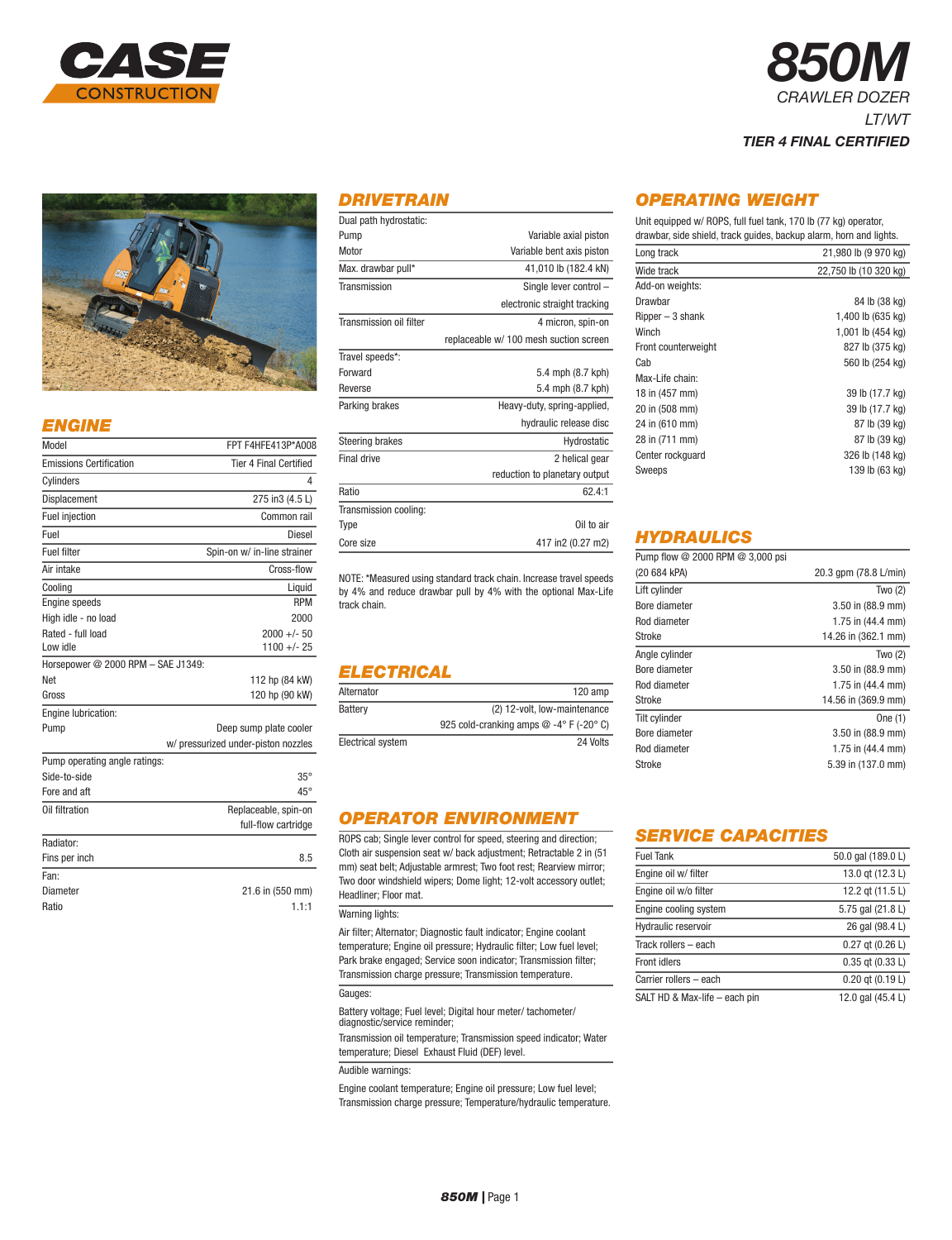# *OTHER SPECIFICATIONS*

| Undercarriage:             |                     |
|----------------------------|---------------------|
| Track adjustment           | Hydraulic           |
| Frame                      | Rigid suspension    |
| Length of track on ground: |                     |
| SALT-HD                    | 92.6 in (2 352 mm)  |
| <b>MAX LIFE</b>            | 93.4 in (2 373 mm)  |
| Track link pitch           | 6.73 in (171 mm)    |
| Track shoe height          | $2.09$ in $(53$ mm) |
| Pin diameter               | 1.42 in (36 mm)     |
| <b>Bushing diameter:</b>   |                     |
| <b>SALT HD</b>             | 2.39 in (60.7 mm)   |
| <b>MAX LIFE</b>            | 3.15 in (80 mm)     |
| Track shoes per side       | 40                  |
| Track rollers per side     | 7                   |
| Carrier rollers per side   | 1                   |

| Track roller rail diameter                               | 7.48 in (190 mm)                          |
|----------------------------------------------------------|-------------------------------------------|
| Track on ground:                                         |                                           |
| Shoe area:                                               |                                           |
| 18 in (457 mm)                                           | 3,334 in2 (21 507 cm2)                    |
| 20 in (508 mm)                                           | 3,704 in2 (23 896 cm2)                    |
| 24 in (610 mm)                                           | 4,448 in2 (28 694 cm2)                    |
| 28 in (711 mm)                                           | 5,184 in2 (33 445 cm2)                    |
| Track:                                                   |                                           |
| Long Track:                                              | 20 in (508 mm) open grousers and MAX LIFE |
| 24 in (610 mm) open grousers and MAX LIFE<br>Wide track: |                                           |
| Blade:                                                   |                                           |
| Variable blade pitch                                     | $52^{\circ} - 60^{\circ}$                 |
| Lift speed - per second                                  | 19.7 in (500 mm)                          |
|                                                          |                                           |
| Cutting edge                                             | Reversible, replaceable                   |

| <b>Thickness</b>      |                         |
|-----------------------|-------------------------|
| 104 in                | $0.75$ in $(19.05$ mm)  |
| 112 in                | $0.62$ in $(15.875$ mm) |
| Ripper:               |                         |
| Max. penetration:     | 14.0 in (355 mm)        |
| Width                 | 73.1 in (1 856 mm)      |
| Cut width             | 70.1 in (1 781 mm))     |
| Max. ground clearance | 16.8 in (426 mm)        |
| Max, number of shanks | 3                       |
| Tooth spacing:        |                         |
| w/ 3 teeth            | 30.9 in (785 mm)        |
| Hydraulic cylinder    | Double-acting           |
| Diameter              | 3.9 in (99.1 mm)        |
| Stroke                | 8.4 in (213 mm)         |
| Rod                   | 1.75 in $(44.5$ mm)     |





Line drawings are for illustrative purpose only and may not be exact representation of unit.

# *DIMENSIONS*

|                                             | <b>Long Track (LT)</b>                       | <b>Wide Track (WT)</b>                       |
|---------------------------------------------|----------------------------------------------|----------------------------------------------|
| <b>Blade width</b>                          | 104 in (2 640 mm)                            | 112 in (2 845 mm)                            |
| SAE blade capacity                          | 2.16 yd <sup>3</sup> (1.65 m <sup>3</sup> )  | 2.35 yd <sup>3</sup> (1.80 m <sup>3</sup> )  |
| A. Blade height                             | 36.0 in (910 mm)                             | 36.0 in (910 mm)                             |
| <b>B.</b> Blade lift above ground           | 34.0 in (864 mm)                             | 34.0 in (864 mm)                             |
| C. Blade depth below ground                 | 19.2 in (488 mm)                             | 19.2 in (488 mm)                             |
| Blade angle both directions                 | $25^{\circ}$                                 | $25^{\circ}$                                 |
| <b>D.</b> Cast reach                        | $-0.7$ in $(-17.3$ mm)                       | $-2.6$ in $(-66.5$ mm)                       |
| E. Cut reach                                | 12.5 in (318.1 mm)                           | 10.5 in (265.7 mm)                           |
| Blade tilt, each end – up to 8.3 $^{\circ}$ | 8.9 in (226 mm)                              | 8.9 in (226 mm)                              |
| Track gauge                                 | 62.0 in (1.57 m)                             | 70.0 in (1.78 m)                             |
| Maximum shoe width                          | 20.0 in (508 mm)                             | 24.0 in (610 mm)                             |
| F. Length of track on ground:               |                                              |                                              |
| <b>SALT HD</b>                              | 92.6 in (2 352 mm)                           | 92.6 in (2 352 mm)                           |
| <b>MAX LIFE</b>                             | 93.4 in (2 373 mm)                           | 93.4 in (2 373 mm)                           |
| Area of track on ground                     | 3,704 in <sup>2</sup> (2.38 m <sup>2</sup> ) | 4,448 in <sup>2</sup> (2.87 m <sup>2</sup> ) |
| Ground pressure                             | 5.3 psi (0.37 bar)                           | 4.5 psi (0.31 bar)                           |
| G. Height to top of cab                     | 9 ft 1 in (2 769 mm)                         | 9 ft 1 in (2 769 mm)                         |
| with air conditioning                       | 9 ft 2 in (2 794 mm)                         | 9 ft 2 in (2 794 mm)                         |
| H. Ground clearance                         | 14.4 in (366 mm)                             | 14.4 in (366 mm)                             |
| Length:                                     |                                              |                                              |
| Blade straight with drawbar                 | 14 ft 9 in (4 567 mm)                        | 14 ft 9 in (4 567 mm)                        |
| <b>I.</b> Blade straight with ripper        | 17 ft 8 in (5 277 mm)                        | 17 ft 8 in (5 277 mm)                        |
| Width:                                      |                                              |                                              |
| J. Blade straight                           | 8 ft 8 in (2 642 mm)                         | 9 ft 4 in (2 845 mm)                         |
| <b>Blade angled</b>                         | 8 ft 1 in (2 440 mm)                         | 9 ft 0 in (2 587 mm)                         |
| K. Over track                               | 6 ft 9 in (2 066 mm)                         | 7 ft 4 in (2 322 mm)                         |

NOTE: Ground clearance and overall height dimensions are with the grousers fully penetrated. Add 2.07 in (52.5 mm) if unit is on solid surface.